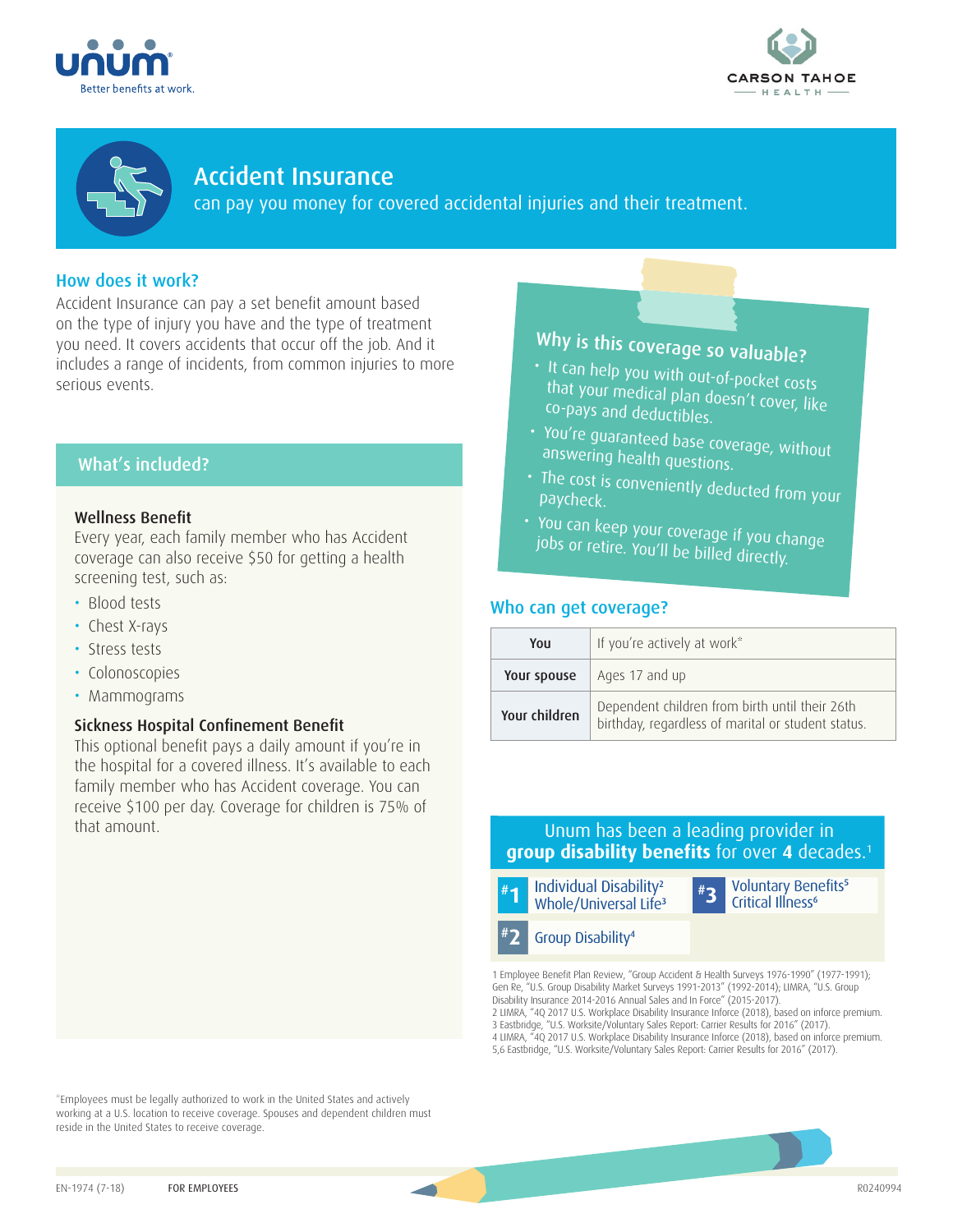## Accident Insurance

Underwritten by:

#### See Schedule of Benefits for a complete listing of what is covered.

#### THIS IS A LIMITED BENEFITS POLICY.

#### Effective date of coverage

Coverage becomes effective on the first day of the month in which payroll deductions begin.

#### Exclusions and limitations

Unum will not pay benefits for a claim that is caused by, contributed to by or occurs as a result of:

- participating in war or act of war, whether declared or undeclared;
- committing acts of terrorism;
- riding in or driving any motor-driven vehicle in a race, stunt show or speed test;
- operating, learning to operate, serving as a crew member of or jumping, parachuting, or falling from any aircraft or hot air balloon, including those which are not motor-driven. This does not include flying as a fare paying passenger;
- engaging in hang-gliding, bungee jumping, sailgliding, parasailing, parakiting;
- participating or attempting to participate in a felony, being engaged in an illegal occupation or being incarcerated in a penal institution;
- committing or trying to commit suicide or injuring oneself intentionally, whether sane or not;
- practicing for or participating in any semi-professional or professional competitive athletic contests for which any type of compensation or remuneration is received;
- having a work related injury
- having any sickness or declining process caused by a sickness, including physical or mental infirmity including any treatment for allergic reactions. Unum also will not pay benefits to diagnose or treat the sickness. Sickness means any illness, infection, disease or any other abnormal physical condition which is not caused by an injury. In addition to the exclusions listed above, Unum will also not pay the catastrophic accidental dismemberment or catastrophic accidental loss benefit for the following injuries that are caused by or are the result of:
- an insured's being intoxicated or under the influence of any narcotic unless administered on the advice of a physician; or
- injuries to a dependent child received during the birth.

#### Sickness Hospital Confinement Benefit exclusions

Unum will not pay benefits for a claim that is caused by, contributed to by or occurs as a result of:

- participating in war or act of war, whether declared or undeclared;
- committing acts of terrorism;
- treatment for alcoholism or drug addiction, unless the insured is addicted to a narcotic taken on the advice of a physician;
- treatment for dental care or dental care procedures;
- elective procedures and/or cosmetic surgery or reconstructive surgery, unless it is a result of trauma, infection or other diseases;
- hospital confinement caused by, contributed to by, or resulting from your mental illness. However, dementia as a result of stroke, trauma, viral infection, Alzheimer's disease or other conditions not listed which are not usually treated by a mental health provider or other qualified provider using psychotherapy, psychotropic drugs, or other similar methods of treatment are covered under this policy;
- any hospital confinement of a newborn following the birth unless the newborn is sick or injured.

#### Termination of employee coverage

If you choose to cancel your coverage under the policy, your coverage ends on the first of the month following the date you provide notification to your employer. Otherwise, your coverage under the policy ends on the earliest of the:

- date this policy is cancelled;
- date you are no longer in an eligible group; • date your eligible group is no longer covered;
- date of your death;
- last day of the period for which you made any required contributions; or last day you are in active employment. However, as long as premium is paid as required, coverage will continue if you elect to continue coverage under the Portability provision or in accordance with the layoff and leave of absence provisions of this policy. Unum will provide coverage for a payable claim which occurs while you are covered under this policy.

THIS IS A LIMITED BENEFITS POLICY

This information is not intended to be a complete description of the insurance coverage available. The policy or its provisions may vary or be unavailable in some states. The policy has exclusions and limitations which may affect any benefits payable. For complete details of coverage and availability, please refer to Policy Form GA-1 et al. or contact your Unum representative.

Unum complies with state civil union and domestic partner laws when applicable.